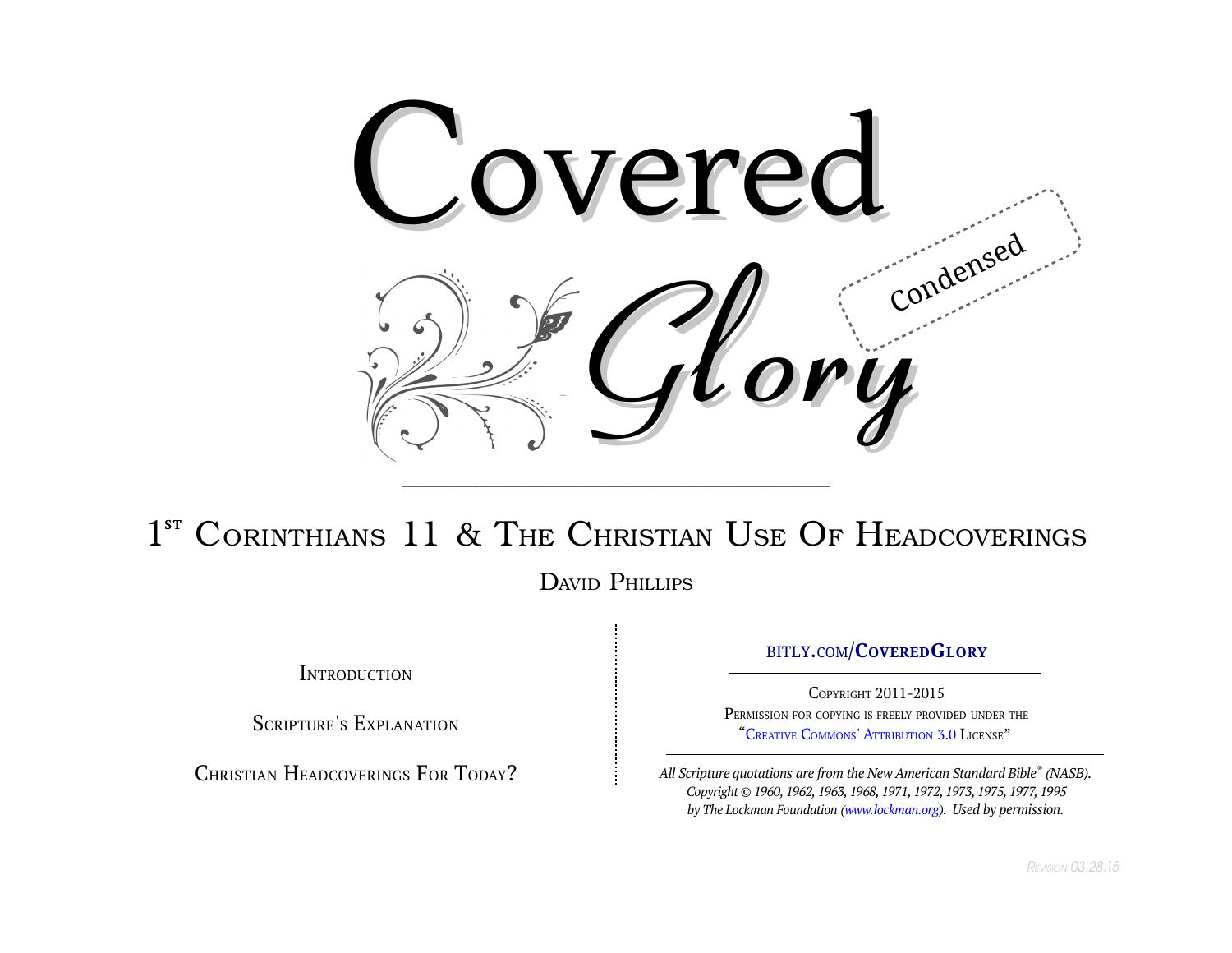## **Ω PREFACE**

**The Apostle Paul:** "I want you to understand that Christ is the head of every man, and the man is the head of a woman, and God is the head of Christ. Every man who has something on his head while praying or prophesying disgraces his head. But every woman who has her head uncovered while praying or prophesying disgraces her head... For a man ought not to have his head covered, since he is the image and glory of God; but the woman is the glory of man... Therefore the woman ought to have a symbol of authority on her head."

In 1 Corinthians 11, the Apostle Paul provides important instructions about two symbolic practices within Christianity. The most well-known of these practices is the Lord's Supper, found in the second half of the chapter.

In the first half of the same chapter, Paul teaches about the relationships between God and His people. He explains that these relationships – as well as the Lord's glory – are symbolically represented when men and women cover (or uncover) their heads during times of prayer.

God uses Scripture to provide His good direction in the lives of His people – but how should believers today respond to *this* passage? What does it take to gain a well-grounded understanding of the practice that Paul was discussing? And why did it matter to God whether or not Christian women covered their heads when they prayed?

Since the Lord calls the husband to love and lead his wife (Ephesians 5:23), I eventually felt that a small part of fulfilling my

role was to gain some clarity about God's teaching in this passage. I also happened to know a few ladies who wore headcoverings in response to this passage, and my interest was further piqued when I realized that Christian men often follow Paul's instruction to uncover their heads when they pray. It was intriguing to learn that [during the last 2000 years,](http://www.amazon.com/Headcovering-Throughout-Christian-History-Corinthians-ebook/dp/B00MPAMJ2A/) it's generally been the norm for Christian women to use headcoverings during times of prayer.<sup>[1](#page-1-0)</sup>

Of course, the primary reason Christians devote time to studying Scripture is to learn from God, grow in relationship with Him, and obediently follow His direction. This study<sup>[2](#page-1-1)</sup> carefully navigates the interpretive issues of 1 Corinthians 11:2-16 by considering the relevant details of both the New Testament passage and First Century Corinthian culture.

#### **David Phillips** // write2David@gmail.com

<span id="page-1-0"></span>As documented by [the writings of Christian leaders a](http://www.amazon.com/Headcovering-Throughout-Christian-History-Corinthians-ebook/dp/B00MPAMJ2A/)cross Church history, including [Augustine, Martin Luther, Charles Spurgeon,](http://write2david.github.io/Infographic.png) and many others.

<span id="page-1-1"></span><sup>2</sup> You are reading a condensed version of *Covered Glory*. The full-length study is available at *[www.bitly.com/CoveredGlory](http://www.bit.ly/CoveredGlory)*.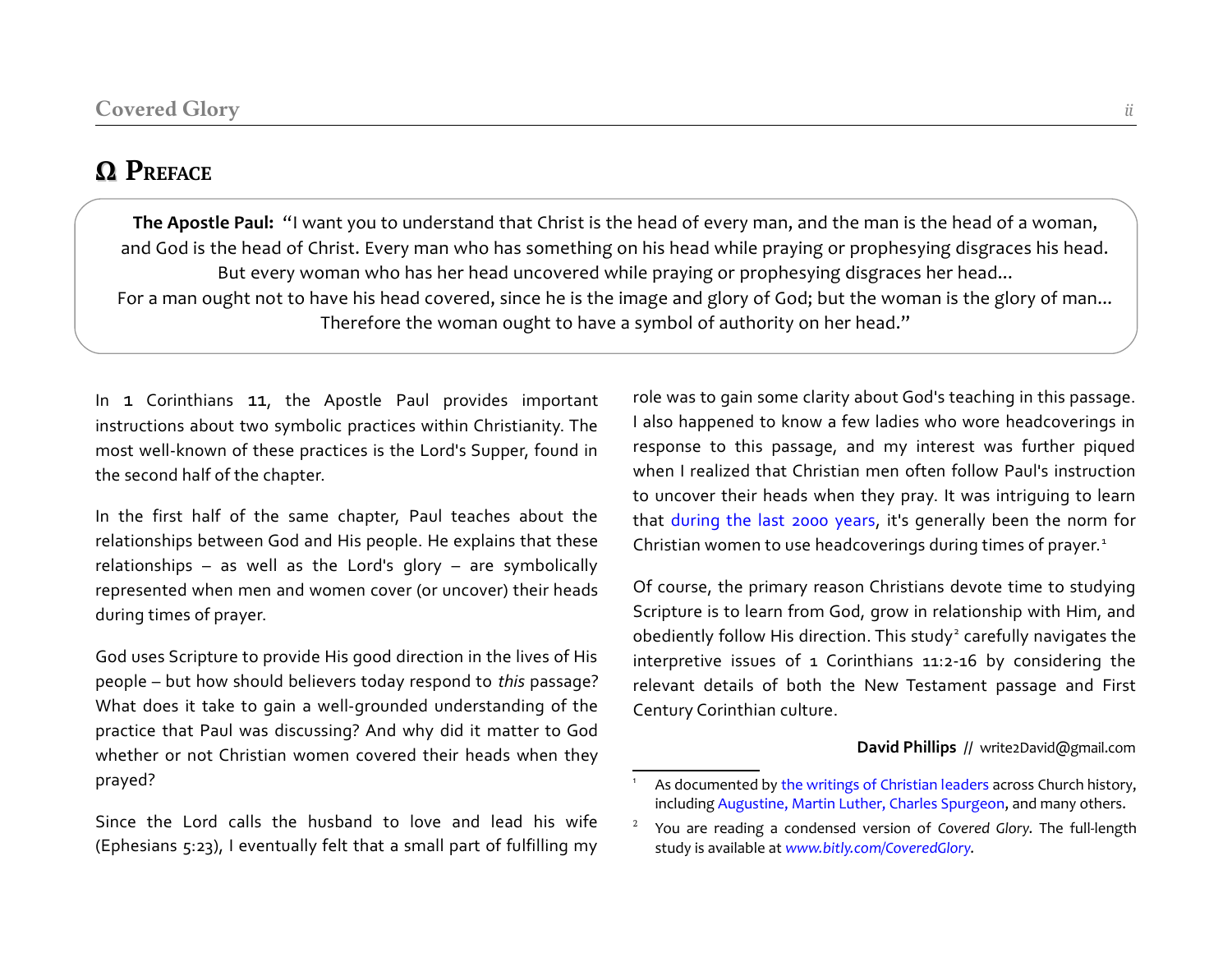## **Ω WHAT SCRIPTURE TEACHES**

### *First Corinthians 11:2-16* **(NASB)**

**2** Now I praise you because you remember me in everything and hold firmly to the traditions, just as I delivered them to you.

**3** But I want you to understand that Christ is the head of every man, and the man is the head of a woman, and God is the head of Christ.

**4** Every man who has something on his head while praying or prophesying disgraces his head.

**5** But every woman who has her head uncovered while praying or prophesying disgraces her head, for she is one and the same as the woman whose head is shaved.

**6** For if a woman does not cover her head, let her also have her hair cut off; but if it is disgraceful for a woman to have her hair cut off or her head shaved, let her cover her head.

**7** For a man ought not to have his head covered, since he is the image and glory of God; but the woman is the glory of man.

**8** For man does not originate from woman, but woman from man;

**9** for indeed man was not created for the woman's sake, but woman for the man's sake.

**10** Therefore the woman ought to have a symbol of authority on her head, because of the angels.

**11** However, in the Lord, neither is woman independent of man, nor is man independent of woman.

**12** For as the woman originates from the man, so also the man has his birth through the woman; and all things originate from God.

**13** Judge for yourselves: is it proper for a woman to pray to God with her head uncovered?

**14** Does not even nature itself teach you that if a man has long hair, it is a dishonor to him,

**15** but if a woman has long hair, it is a glory to her? For her hair is given to her for a covering.

**16** But if one is inclined to be contentious, we have no other practice, nor have the churches of God.

> *In this study, all instances of the word "verse" (or the abbreviation "v.") refer to 1st Corinthians 11.*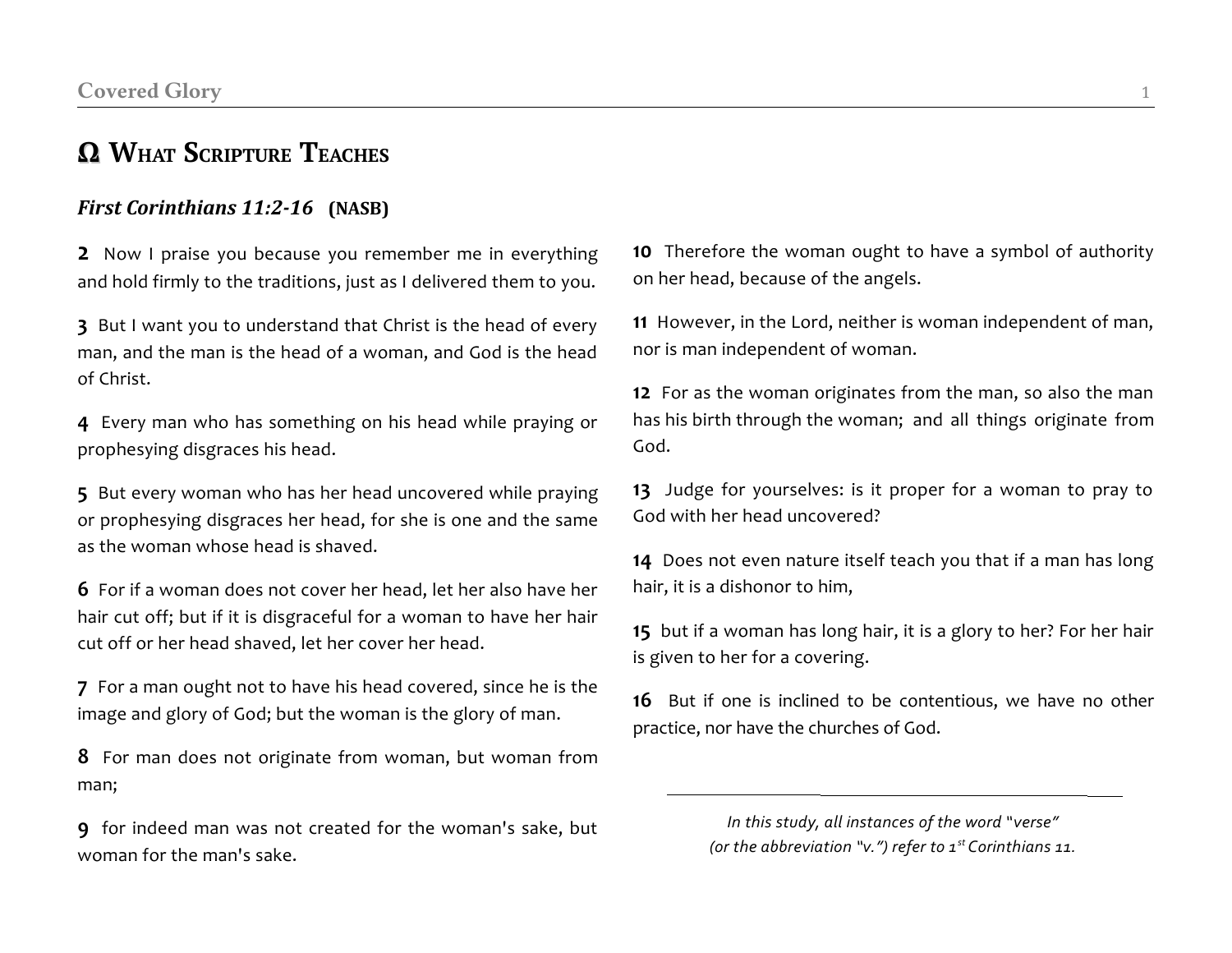## **Ω WHAT IS THE "HEADCOVERING"?**

**Introduction.** Readers of 1<sup>st</sup> Corinthians 11 often ask: What were the Corinthian woman covering their heads *with*? Most English Bibles appear to leave this question unanswered. Fortunately, a careful look at the passage provides enough insight to identify the type of headcovering Paul was referring to.

**Identity.** First, nowhere does Paul describe a *veil* that is to be worn over the woman's *face*. Both history & the Greek text do not support this. The passage also doesn't allow for the "covering" to symbolize *the husband.* That perspective confuses the woman's "head" (her husband, v.3) with the symbolic covering "on" her head (v.10).<sup>[3](#page-3-0)</sup> Instead, the Greek terms that refer to the covering indicate that it is a cloth worn over the head. Thus, "a cloth over the head" has been Christianity's primary understanding of the passage, [from the Early Church to the present.](http://www.amazon.com/Headcovering-Throughout-Christian-History-Corinthians-ebook/dp/B00MPAMJ2A/)

**Is It "Long Hair"?** Another proposal suggests that the woman's long hair (mentioned in v.14-15) is the only "covering" that Paul has in mind throughout the entire chapter. Verse 6, though, indicates that "long hair" is distinct from the cloth headcovering. It describes a woman who does not cover her head and who subsequently "also" cuts off her hair. At this point, the woman is missing two things: the headcovering and "also" her long hair.

1<sup>st</sup> Corinthians 11 shows several additional differences between the headcovering and the woman's long hair.

A woman's **long hair** is a continual covering, worn 24 hours a day. It is put on the woman's head by the Creator of nature, God Himself (v.15).

The **cloth headcovering** is worn only "while" praying (v.5). It is a *situational* covering put on the woman's head by the woman herself (v.6).

A woman's **long hair** is somewhat innate; Paul says that it is "taught" by *nature* (v.14-15). Women usually have longer hair than men regardless of their religion.

Use of a **cloth headcovering** is not naturally intuitive – rather, it is a unique practice taught by *Scripture*. Christian women use it for distinctly-spiritual reasons (v.2-10).

Long hair is an adornment<sup>[4](#page-3-1)</sup> and a "glory" (v.15).

A **cloth headcovering** provides the opposite effect: it conceals or covers glory (v.7, 15).

In view of these various distinctions, it comes as no surprise that the woman's "covering" of hair (v.14-15) is described using a completely *different* Greek word than the woman's cloth headcovering (v.5-13).

<span id="page-3-0"></span><sup>3</sup> In other words, a thing that is represented *by* a symbol is not the same thing *as* the symbol. Similarly, the authority over the wife (v.3) is not the same thing as her *symbol* of authority (v.10).

<span id="page-3-1"></span><sup>4</sup> In v.15, the Greek word "hair" refers to an *ornamental* hair*style*.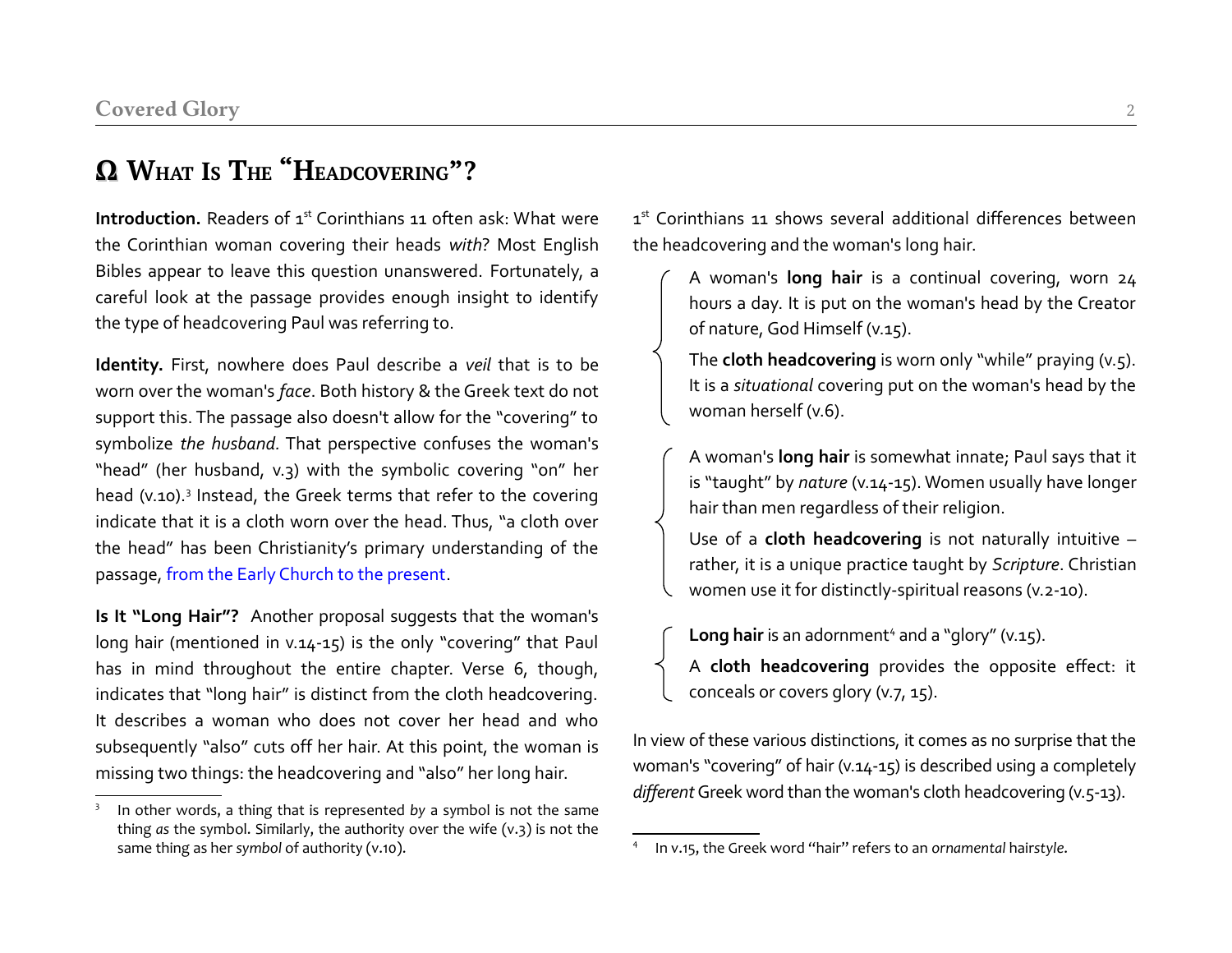## **Ω SCRIPTURE'S REASONS FOR THE HEADCOVERING COMMANDS**

Paul's instructions in 1<sup>st</sup> Corinthians 11 include not only *direction* about the use of headcoverings, but also a specific *explanation* for their use. His explanation is composed of five distinct points.

- 1. **Distinct Gender Roles.** God's universal order of "headship" (v.3) is the topic that initiates Paul's discussion about Christian headcoverings. Paul states that the headcovering relates to distinct gender roles – roles that are rooted in God's creation of man and woman (v.8-9). The "head" of woman is man (v.3), and the head-covering is a symbol of the woman being under his "authority" (v.10).
- 2. **Glory & Honor.** Paul then explains the connection between *gender roles* and *communication with God*. The reason that men should not cover their heads is that they are the "glory of God" (v.7). To cover the "glory of God" *while praying* is a dishonor (v.4). The reason that women cover their heads is that they are the "glory of man" (v.7), and to uncover the "glory of man" *while praying* would be a dishonor (v.5). Essentially, Paul states that while communicating with God, it is proper for His people to symbolically "uncover" the glory of Deity (man) while symbolically "covering" the glory of humanity (woman). The Lord's glory is to be preeminent.
- 3. **Angels.** Paul teaches that women should cover their heads "because of the angels" (v.10). He indicates that this third reason for the headcovering is connected to his previous two reasons (*gender roles* and *glory*), but he does not further elaborate on this connection.
- 4. **Hair Length.** Paul points out that there is a natural distinction between men and women regarding the length of their hair. This instinctive difference hints at what Christians should do regarding the use of headcoverings (v.13-15). Paul provides for only one outcome: if a woman won't cover her head, she must cut her hair off (v.6). But since nature "teaches" that this would be a disgraceful loss of her "glory" (v.15), she should cover her head (v.6).
- 5. **The Universal Practice of The Church**. Christianity's use of headcoverings did not begin with Paul's letter to the Corinthians – it was already the standard practice among the other churches (v.16). It was *from* the rest of Christianity that Paul "delivered" this practice *to* the Corinthian believers (v.2) – just as he had similarly "delivered" to them the practice of the Lord's Supper (v.23). And like the symbolism of the Lord's Supper, Paul's instructions about headcovering were intended for all Christians – for "every man" and "every woman" (v.4-5).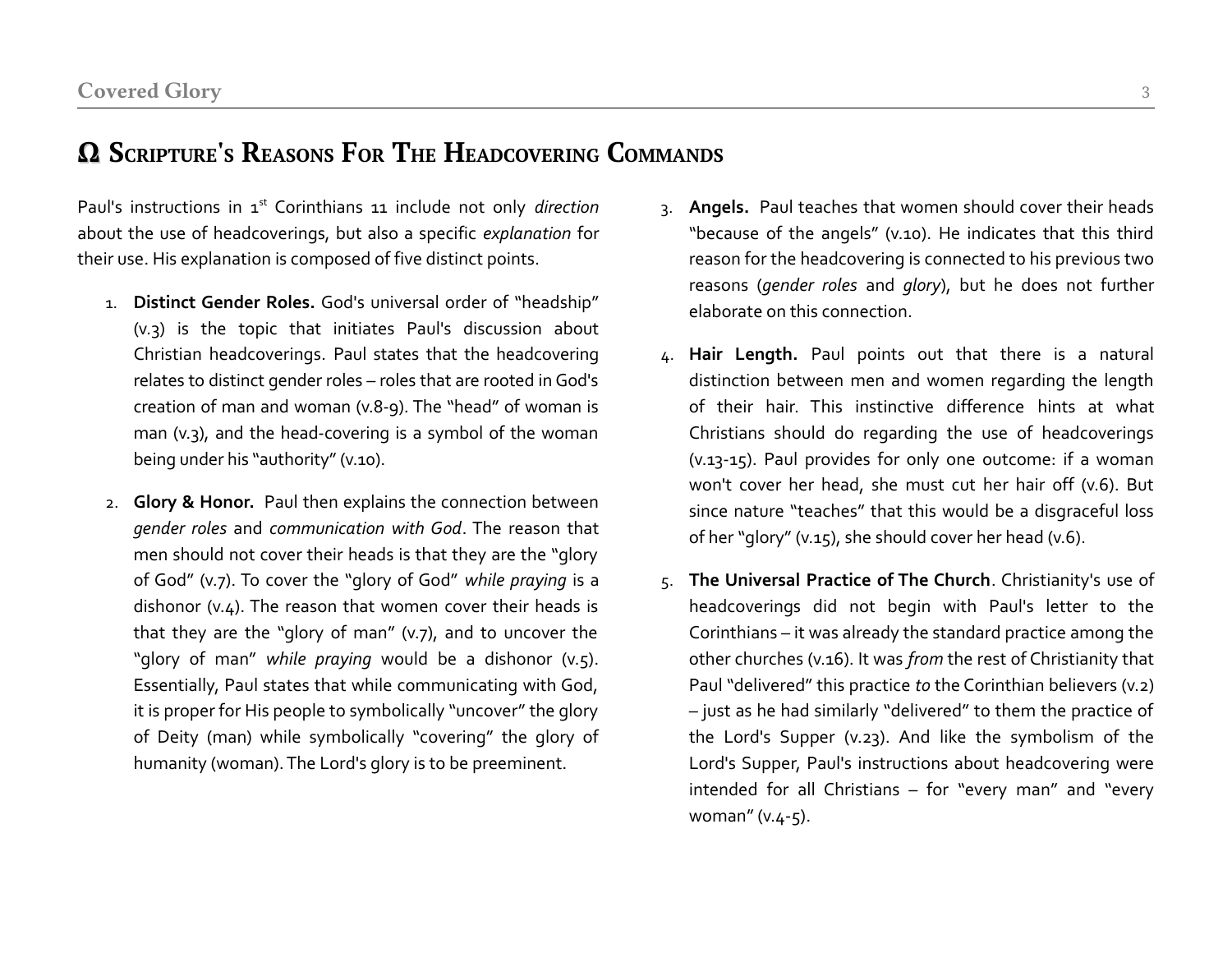## **Ω ALTERNATIVE EXPLANATIONS FOR THE HEADCOVERING COMMANDS**

As discussed in the previous section, Paul explains five specific reasons for the use of headcoverings during times of prayer. However, some Bible teachers have come up with *alternative* explanations for Paul's instructions. The most common alternative explanations are listed to the right. Each of them rests on the assumption that Paul's instructions were based on reasons *other* than the ones he gave. Below are some historical & Scriptural considerations that relate to each of these alternative explanations.

*Common Alternative Explanations For Paul's Instructions...*

- "Headcoverings were culturally necessary for modesty, as a sign of marriage, or to avoid looking like a temple prostitute."
- "Paul's instructions were intended to prevent Christians from imitating the clothing style of pagan Roman worship."
- "In order to avoid offending the Jews, Paul desired the Corinthians to imitate Jewish headcovering practices."

#### *Considerations From History*

- 1. **Corinthian Culture.** History tells us that the First Century city of Corinth was a Roman colony. During Paul's time, Roman men wore a headcovering during their religious activities. Roman women normally went without a headcovering in public. In nearby Greek culture, women did not wear a headcovering during worship. Rather than societal conformity, much of Paul's instructions about the headcovering contradicted the norms of Corinthian culture.
- 2. **Corinthian Prostitutes.** Some Bible commentators state that Paul was concerned about women dressing like the unveiled prostitutes in the Corinthian's Temple of Aphrodite. However, historical evidence shows that the lack of a headcovering was *not* a distinguishing mark of the Corinthian prostitutes. Scholars have also pointed out that the Temple was destroyed over 200 years before Paul wrote.
- 3. **Religion.** Did Paul simply want the Corinthians to avoid imitating pagan Roman worship, in which men wore a covering on their heads? This proposal does not provide a sufficient explanation for v.2-16. [Dr. Roy Ciampa](http://www.gordonconwell.edu/academics/view-faculty-member.cfm?faculty_id=15874&grp_id=8946) (of Gordon-Conwell Seminary) notes that "one would wonder why Paul would not have similar problems with women covering their heads, since that was also the norm for Roman worship."
- 4. **Testimony of Early Christianity.** Early Church theologians discussed the use of a headcoverings but never described them as a form of conformity to (or rejection of) the local Corinthian culture. Rather, multiple Early Church sources testify to the wide use of headcoverings in churches *outside* of Corinth. In fact, Tertullian (an early theologian) specifically stated that the Christian practice of headcovering was not something that came from the Gentiles.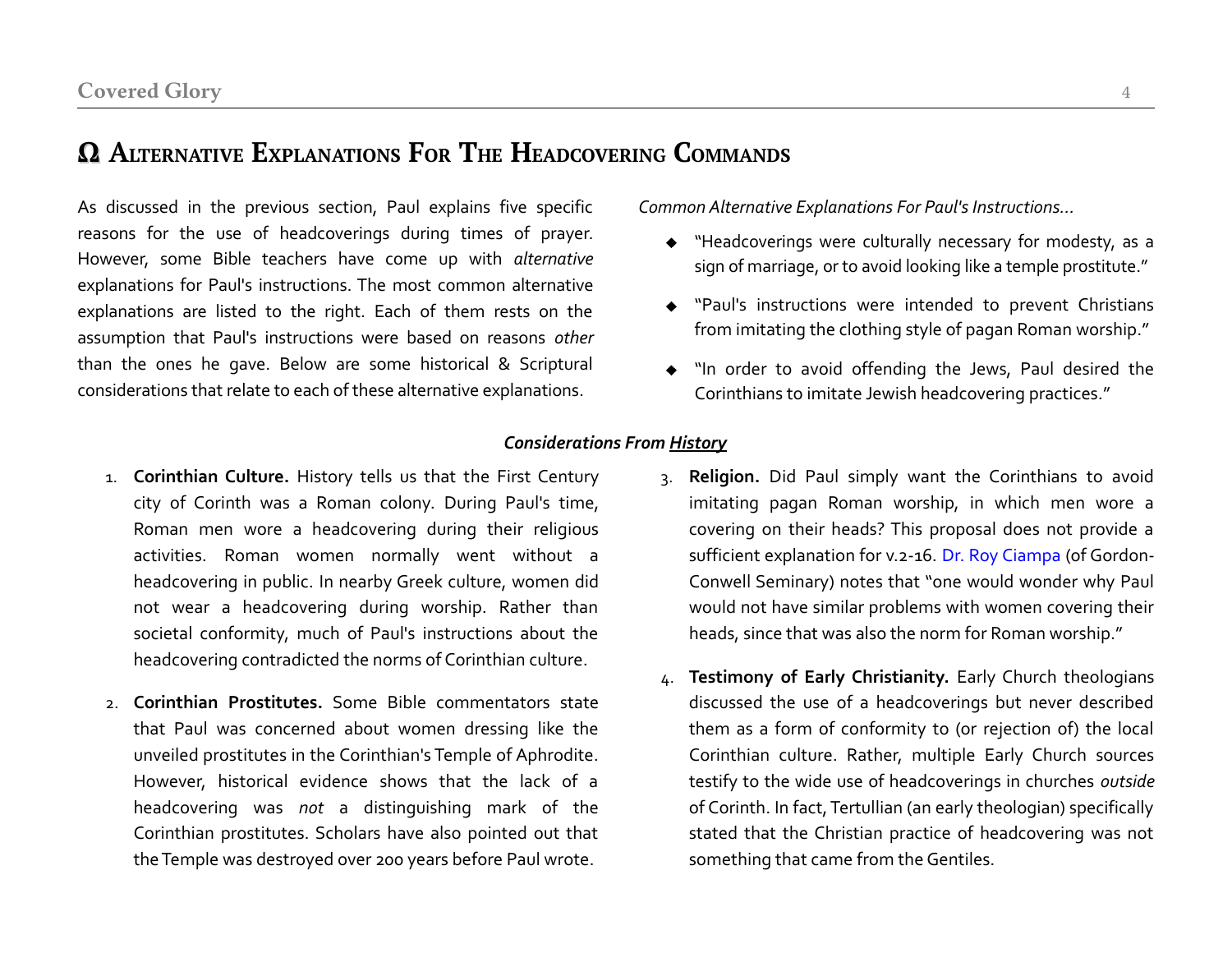#### *Considerations from Scripture*

- 1. **The Origin of The Practice.** Paul introduces the topic of headcoverings by reminding the Corinthians of the practices he "delivered" (v.2) to them. This implies that these were practices that weren't already a part of their native society. Paul ends his instructions by noting that the rest of Christianity follows the same headcovering practices (v.16). Evidently, the use of headcoverings by Christian women not a practice oriented around the Corinthian's own culture.
- 2. **The Focus of the Practice.** Paul gives specific theological reasons for his instructions, reasons that cannot be explained by the Corinthian's own pagan culture. Specifically, (1) Paul states that the headcovering reflects God's creation of *gender roles.* (2) He relates the use of headcoverings to the concept of *glory*. (3) Paul explains that the headcovering is worn "because of the angels" (v.10) – not "because of local society." In view of all these dynamics, the headcovering cannot be just a reference to local Corinthian customs regarding modesty, prostitution, or marriage. Instead, the passage teaches the use of headcoverings only for times of Christian prayer and prophesy.
- 3. **The Jews.** The New Testament states that Christian women "ought" to wear a headcovering when praying (v.10). However, no where in the Old Testament did God require Jewish women to wear a headcovering. Further, Scripture indicates that the Corinthian church was primarily Gentile, not Jewish. Any concern that Paul had for Jewish culture does not explain the Christian practice of using a headcovering, especially for the churches *outside* of Jewish areas (see v.16). Note that prior to Paul's letter to the Corinthians, Paul and other Jewish church leaders decided that they should "not trouble" Gentile Christians with the "burden" of having to follow Jewish customs – except four specific "essential" practices, none of which included the use of headcoverings (Acts 15). This is consistent with Paul's typical response of *not* requiring Christians to follow Jewish practices (Galatians 2:1-5, 14). The wording of  $1<sup>st</sup>$  Corinthians 11 provides no indication that Paul is seeking to promote the adoption of Jewish religious customs among the Corinthian Christians.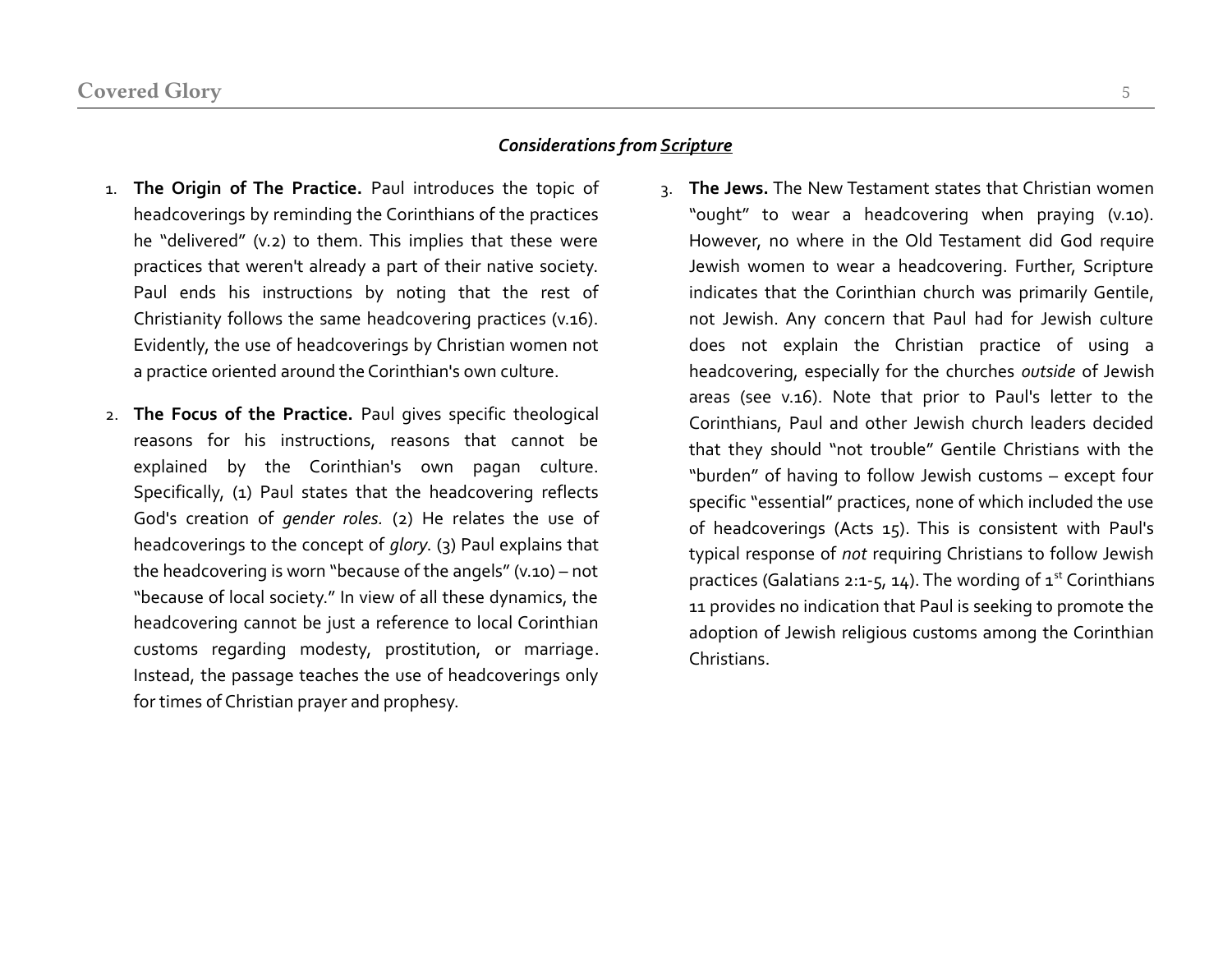#### *Reasons for the Headcovering: Conclusions*

Each of the alternative explanations for Paul's instructions are "creative" in their attempts to find local, cultural reasons for the use of headcoverings. However, they cannot be harmonized with Scripture, nor with history. As [Dr.](http://www.dts.edu/about/faculty/dbock/) [Darrel Bock](http://www.dts.edu/about/faculty/dbock/) (professor at Dallas Theological Seminary) states, "Suggestions that the presence or absence of a head covering was associated with prostitution, adultery, homosexuality, pagan worship, mourning, immodesty, etc... often suffer from a lack of evidence... Moreover, they often only explain why the behavior of just one of the sexes is forbidden."

When Scripture and history disqualify these alternative proposals, they do so only as a side-effect of the fact that Paul specifically bases the practice of headcovering on *trans-cultural* issues. When discussing this dynamic, [Dr. S. Lewis Johnson](http://www.theopedia.com/S_Lewis_Johnson) (former professor at Dallas Theological Seminary) posed the question: "Is the head covering merely a cultural matter? That's frequently said today. We don't really have to pay much attention to this passage because this is just cultural." Dr. Johnson responded to this claim by noting that Paul's objections to the Christian woman praying without a headcovering "have nothing to do with social custom... Each of the reasons given for the wearing of a veil is taken from permanent facts... [Look at] the reasons that Paul gives for what he's talking about here... Those are not cultural reasons."

[Dr. R.C. Sproul](http://www.ligonier.org/about/rc-sproul/) (pastor and theologian) addresses these same issues in his book "Knowing Scripture."

*Numerous commentators… [state that] the reason why Paul wanted women to cover their heads was to avoid a scandalous appearance of Christian women in the external guise of prostitutes. What is wrong with this kind of speculation? The basic problem here is that our reconstructed knowledge of first-century Corinth has led us to supply Paul with a rationale that is foreign to the one he gives himself. In a word, we are not only putting words into the apostle's mouth, but we are ignoring words that are there. If Paul merely told women in Corinth to cover their heads and gave no rationale for such instruction, we would be strongly inclined to supply it via our cultural knowledge. In this case, however, Paul provides a rationale which is based on an appeal to creation, not to the custom of Corinthian harlots. We must be careful not to let our zeal for knowledge of the culture obscure what is actually said. To subordinate Paul's stated reason to our speculatively conceived reason is to slander the apostle and turn exegesis into eisogesis."*

In summary, the practice of headcovering is a *uniquely* Christian command – especially because the *reasons* for the command are uniquely Christian. Thus, it is not surprising that God's direction for the use of headcoverings was actually *counter*-cultural for the Corinthians. The alternative explanations for v.2-16 ignore the passage's appeal to both the "universal principles" of Creation and the "universal practice" of the Church.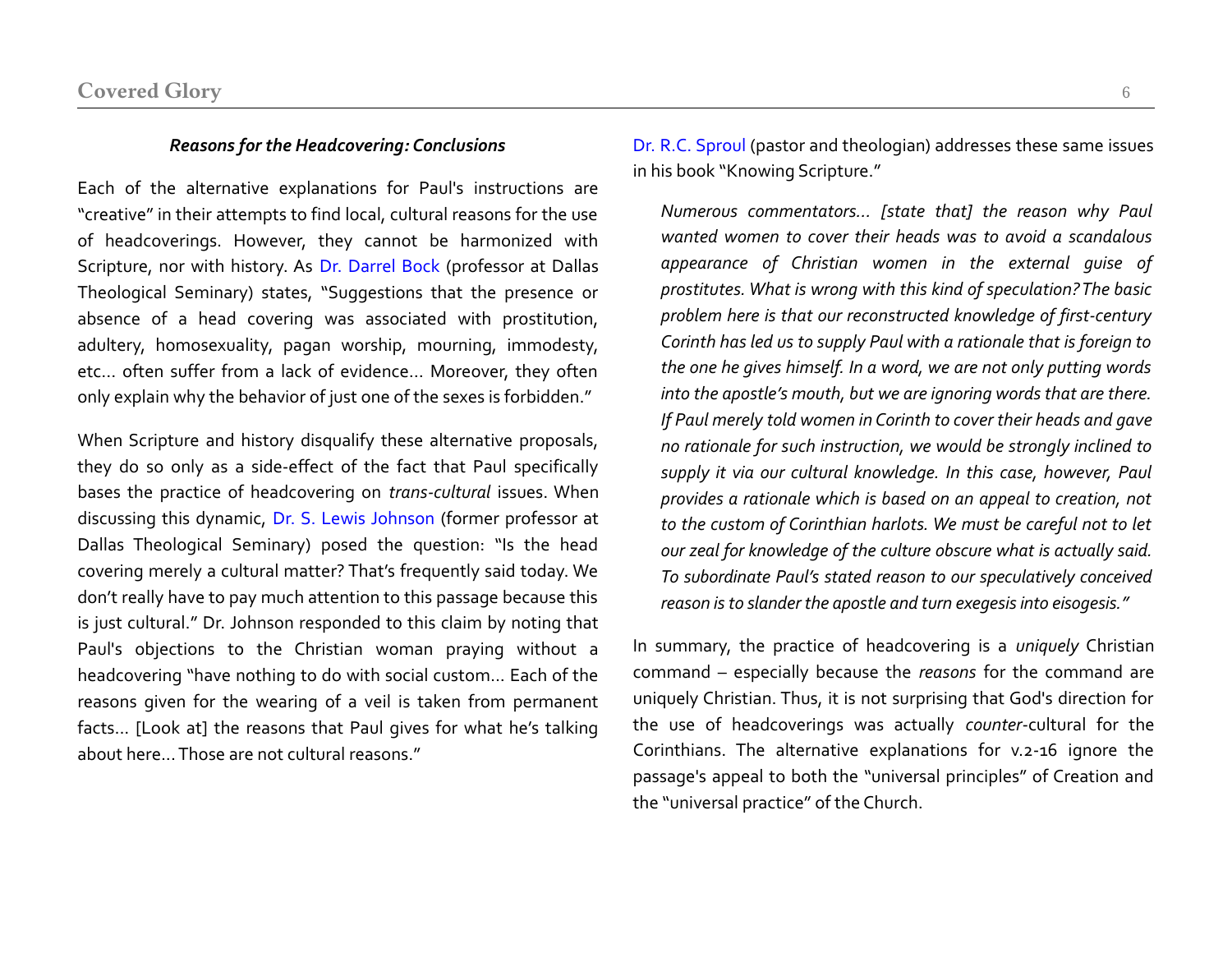## **Ω CHRISTIAN HEADCOVERINGS FOR TODAY?**

*"This passage can't really mean what I think it says. I mean, none of the Christian women that I know use a headcovering."* This is a common reaction that many Christians have when reading 1<sup>st</sup> Corinthians 11 for the first time. However, to dismiss any Scriptural instructions requires clear, biblically-valid reasons. Those who do not follow the teaching within v.2-16 often provide one of the following four rationales.

#### **1) "The Headcovering Is Meaningless In Contemporary Society: Discontinue This Obsolete Practice"**

It is important to note that Scripture does not indicate that the headcovering is intended to "speak" a message *to* the public society. Christians recognize that all Scriptural symbolism (baptism, the Lord's Supper, headcovering) is unique and meaningful *beyond* the believer's own culture. Modern society often doesn't understand the biblical meaning of the Lord's Supper and baptism. But those whom the symbolism *is* intended for *do* understand it.[5](#page-8-0)

It was noted earlier that v.2-16 are not simply a case of God requiring First Century Christians to follow First Century cultural practices. Paul *knew* that his instructions were counter-cultural. Ancient societies never used headcoverings with the same purpose, theology, or parameters as Christians did. Like Christians today, the Corinthian believers could have responded to Paul by saying, "This new practice doesn't make sense to our society." Yet, the use of headcoverings became the trans-cultural practice in [the Early](http://www.amazon.com/Headcovering-Throughout-Christian-History-Corinthians-ebook/dp/B00MPAMJ2A/) [Church and throughout Christian history.](http://www.amazon.com/Headcovering-Throughout-Christian-History-Corinthians-ebook/dp/B00MPAMJ2A/)

#### **2) "The Headcovering Is Meaningless in Contemporary Culture: Choose A New, Relevant Symbol As A Replacement"**

Like other Scriptural symbols, the headcovering is intentional. To signify that "man is the *head* of woman" (v.3), a Christian lady covers her *head* during prayer. Similarly, the man uncovers his *head* to show honor for his "*head*" (Jesus, v.3). Paul teaches that the *head*ship dynamic is to be symbolized & visualized with the genderappropriate use (or non-use) of the *head*covering. [Dr. Elliot Johnson](http://www.dts.edu/about/faculty/ejohnson/) (professor at Dallas Theological Seminary) commented that if a different symbol were substituted for the headcovering then there would a "problem of losing or distorting the type of meaning."

Note that this symbol is worn "on" the head (v.10) by "every woman" (v.5) during times of "prayer" (v.5, 13). The man takes off the same thing that the woman is to put on  $(v.4-5)$ . These four specifications disqualify other symbols that have been proposed as replacements (such as a dress or wedding ring). Further, in Western culture there is no symbol that points to the principles found in v.2- 16. The symbol Paul gives is one that he states is universal to the churches (v.16). Christians likewise don't replace the other symbolic actions found within Scripture (such as baptism and the Lord's Supper).

<span id="page-8-0"></span><sup>&</sup>lt;sup>5</sup> Paul's reasons for the headcovering were meaningful to Christians *specifically*, and only made sense from within a *Christian* perspective. The only reason that the Christian use of headcoverings has little meaning to many believers today is that in the last century Western churches generally stopped teaching its Scriptural meaning.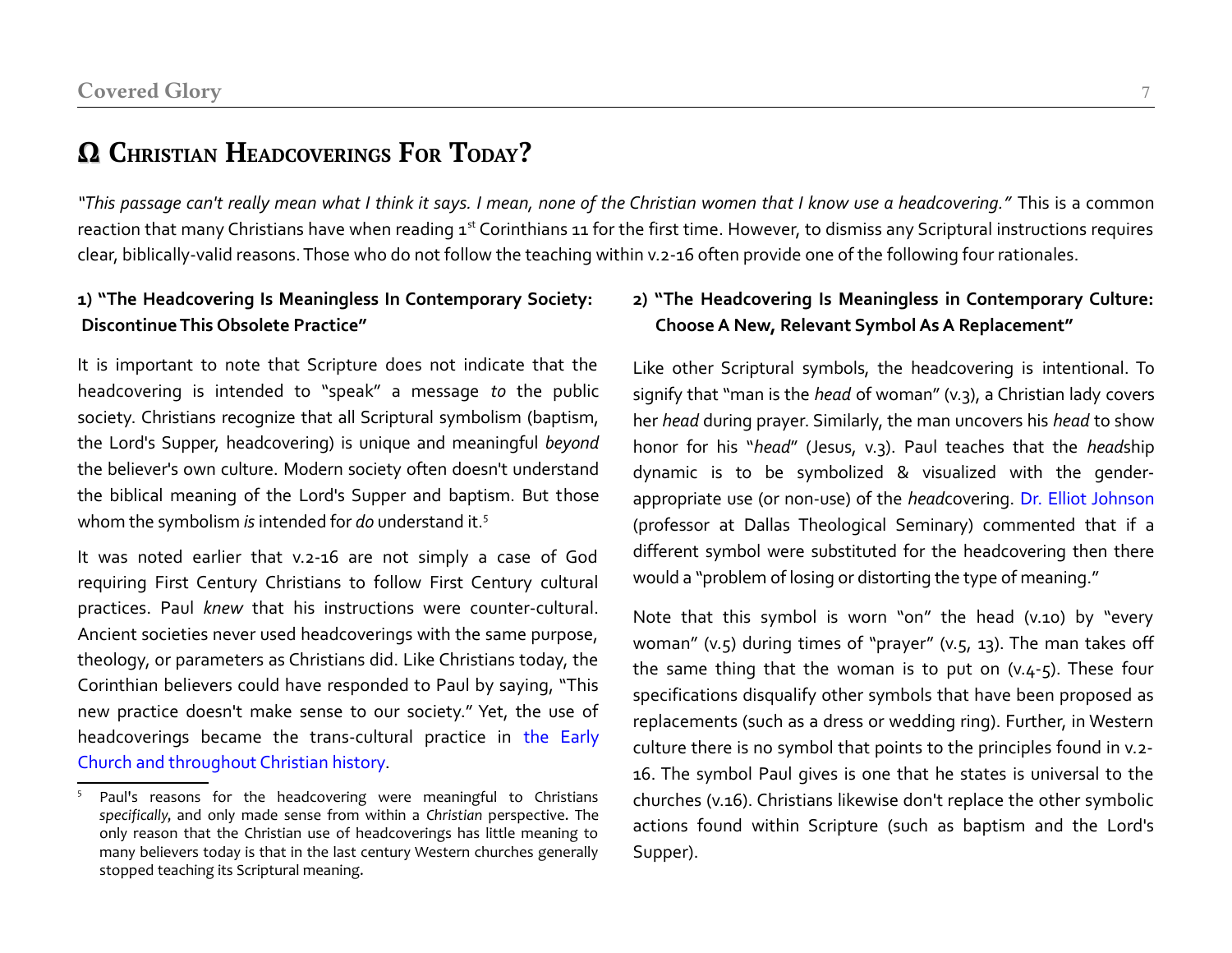#### **3) "The Headcovering Symbolism Is Unnecessary – Only The Principle Behind It Counts Today"**

*The Principle.* A person's "heart" matters *much* more than a person's attire. In other words, the *meaning* of a symbol is always more important than the symbol *itself*. For example, Christ's death is what saves a person, not the Lord's Supper that represents it. The thief on the cross experienced salvation (Luke 23:43), even though he was never baptized. And so Christian women are indeed able to practice the *principles* found within 1<sup>st</sup> Corinthians 11:2-16 without wearing a headcovering. Further, it is quite possible to *use* the headcovering symbol while *acting* contrary to it – just as the Corinthians misused the symbolism of the Lord's Supper (v.17-34). Similar to baptism and the Lord's Supper, the headcovering symbolism is intended to outwardly reflect an internal belief*.*

*The Practice.* Paul states that the use of a headcovering *reflects* the principles of v.2-16. Consequently, within Christianity the headcovering was a standard practice (v.16), not just a standard principle. The Corinthian women could have responded to Paul by saying, "Yes, I truly respect God's order of headship, and I really want His glory to be preeminent during times of prayer. God knows my heart, so I don't need something on my head to show it." Even so, Paul still directed the Corinthians to join the other churches in using a visible symbol. Christians practice the symbolic actions taught in Scripture because (1) the symbolism is meaningful, and (2) the symbolism is commanded by God's Word.

#### **4) "The Passage Is Too Obscure – We Can't Understand Paul With Enough Confidence To Justify The Use of A Headcovering Today"**

*Prevalence & Authority.* Many Christians have wished that the Bible contained more information about certain topics. Some of these topics are indeed "obscure" in that they are mentioned in only one or two verses. However, more than making a passing reference to the use of headcoverings, Paul devoted half of a chapter to discussing the topic. And while the use of headcoverings is not widely discussed throughout the New Testament, v.16 states that it was widely taught & practiced throughout the New Testament churches.<sup>[6](#page-9-0)</sup> Some parts of v.2-16 are fairly unique, but they were inspired by God and so they have His full authority. The importance of a command can't be evaluated simply by counting up the number of times it was repeated in Scripture.

*Clarity.* Some parts of Scripture are "vague" in that they do not provide *detailed* information about a specific topic. The instructions in 1<sup>st</sup> Corinthians 11:2-16 are different in several ways. First, *clarity* is Paul's goal: he begins the passage by writing, "I want you to understand" (v.3). Instead of leaving the practice of headcovering unexplained, he provided five different reasons for its existence. And rather than a societal custom understood only by the ancient culture of Corinth, Paul needed to deliver, explain, and even defend this practice to the Corinthian believers. In the passage, Paul takes *multiple* approaches in seeking to convince the Corinthians to follow his instructions. Many New Testament practices are taught without this amount of explanation.

<span id="page-9-0"></span><sup>6</sup> Early Church artwork & writings provide [evidence](http://www.amazon.com/Headcovering-Throughout-Christian-History-Corinthians-ebook/dp/B00MPAMJ2A/) for this as well.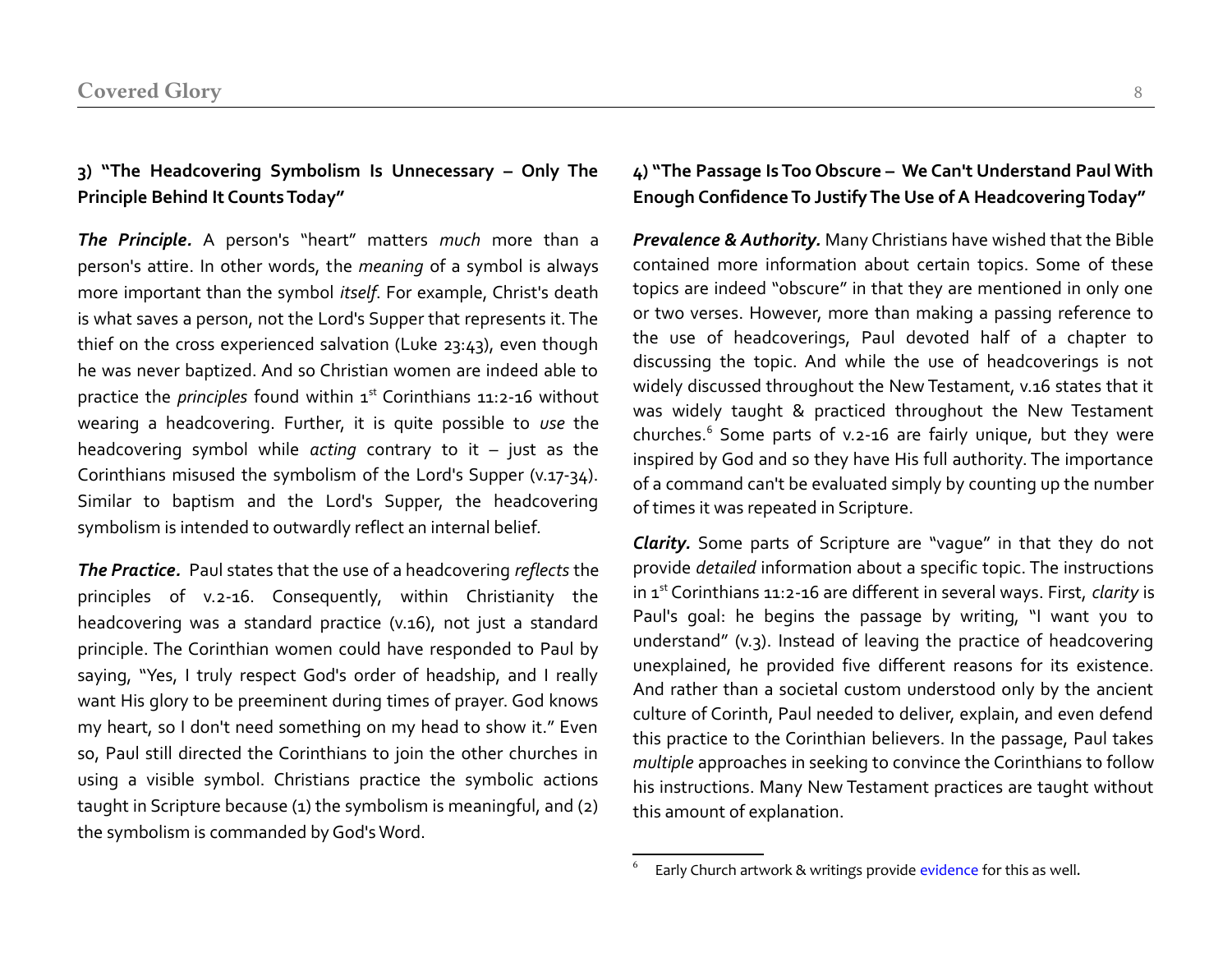#### *CONCLUDING THOUGHTS*

1 Corinthians 11 is full of significance... the Father, the Son, angels, authority, glory, honor, roles, unity, and symbolism. And yet, some churches follow Paul's headcovering instructions *only* because of their own traditions or culture. When tradition becomes the *primary* reason for following a biblical practice, the Word of God is deemphasized. Also, a biblical headcovering is not intended as merely a fashion accessory, just as baptism isn't a bath and the Lord's Supper isn't meant only to relieve physical hunger. And while the Bible teaches Christian women to dress modestly, modesty is not one of the reasons given by Paul for wearing a headcovering.

Instead, Scripture teaches that the headcovering is *meaningful*. To symbolize gender roles (v.3), Christian women "ought" to cover their heads with a "symbol of authority" (v.10). Since the woman is the "glory of man" (v.7), she should symbolically cover her head when communicating with God (v.6). Even the *angels* and *nature* are connected to this symbolism (v.10, 13). Thus, Paul is not just teaching standard Christian *principles*, but is defending a standard Christian "practice" (v.16). Paul taught this practice by basing it on five foundational reasons that are still in effect today.

As [Dr. Daniel Wallace](http://www.dts.edu/about/faculty/dwallace/) (professor at Dallas Theological Seminary) wrote, "The argument that a real head covering is in view and that such is applicable today is, in some respects, the easiest view to defend exegetically and the hardest to swallow practically... The real danger, as I see it, is that many Christians simply ignore what this text says because any form of obedience to it is inconvenient."

However, obedience to Scripture is important – not only because disobedience dishonors God, but because His commands exist for a *purpose*. Paul states that the purpose of the headcovering is to honor the Lord's structure of headship and to promote His glory during communication with Him. Indeed, God's authority & glory are highly valued among His people. They are to be especially evident within marriage, a covenant intended to reflect the relationship between Christ and the Church (Ephesians 5:22-33).

One of Jesus' concerns with the Jewish leaders of His time was that they had let go of the "commands of God" in order to "hold onto the traditions of men" (Mark 7:8-9). Similarly, it can be tempting to forgo God's direction in v.2-16 in order to maintain conformity to the norms of modern Western culture. Knowing that some Christians would resist God's instructions in this passage, the Lord inspired Paul to promote unity in the practice of headcovering: "If one is inclined to be contentious, we have no other practice, nor have the churches of God" (v.16).

This study has considered *interpretive* issues within Corinthians 11. However, there are several *practical* issues that have not been addressed here. A supplement entitled "Practical Issues" (coming soon) seeks a biblical perspective for these topics. To gain a historical overview of the Church's response to 1st Corinthians 11:2-16, consider the companion book, *[Headcovering Throughout Christian History](http://www.amazon.com/Headcovering-Throughout-Christian-History-Corinthians-ebook/dp/B00MPAMJ2A/)*. Additionally, contemporary articles, testimonies, and discussion can be found at the website [www.HeadCoveringMovement.com.](http://www.HeadCoveringMovement.com/)